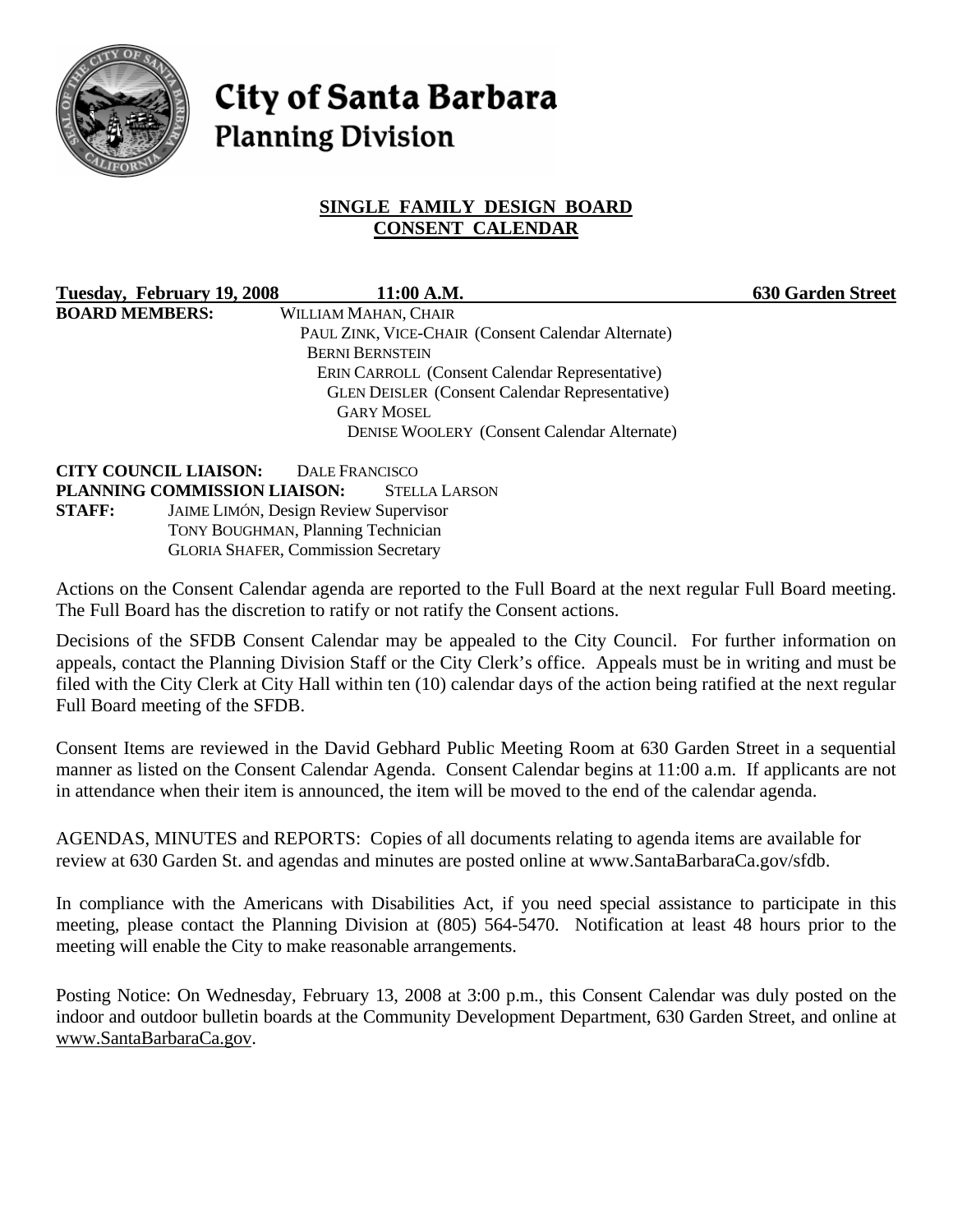## **REVIEW AFTER FINAL**

## **A. 521 OLIVE ST C-M Zone**

 Assessor's Parcel Number: 031-212-008 Application Number: MST2004-00421 Owner: Pamela Thompson Contractor: Tai Yeh Agent: Mark Morando

(Proposal to reinstate previous approval of a modification to allow an as-built stairway to encroach into the required interior yard setback. The expired project included the stairway from a second-story deck in the required interior yard and replacement of an existing skylight with a dormer. The existing threestory 2,222 square foot single-family residence including 460 square foot attached two-car garage is located on a 3,000 square foot lot.)

## **(Review After Final to change exterior shingle siding to stucco.)**

# **FINAL REVIEW**

## **B.** 1727 SANTA BARBARA ST **E-1** Zone

| Assessor's Parcel Number:  | 027-111-017                              |
|----------------------------|------------------------------------------|
| <b>Application Number:</b> | MST2006-00529                            |
| Owner:                     | Richard A. Suding and Mary Gougeon Trust |
| Architect:                 | John Gougeon                             |

(Proposal to construct a new single-family residence on a vacant lot. Proposed is a 3,265 square foot two-story residence and a 466 square foot detached two-car garage on the 10,200 square foot lot. The proposal has maximum building height of 29 feet, 6 inches. The proposed total of 3,731 square feet is 99% of the maximum FAR. A modification was approved by the Planning Commission to allow a building height greater than 25 feet in combination with an FAR greater than 85% of the maximum.)

## **(Final review of architecture and landscape plan.)**

# **FINAL REVIEW**

# **C.** 835 W VALERIO ST **R-2** Zone

| Assessor's Parcel Number:  | 043-211-001          |
|----------------------------|----------------------|
| <b>Application Number:</b> | MST2007-00282        |
| Owner:                     | <b>Manuel Castro</b> |
| Applicant:                 | Ubaldo Diaz          |
| Architect:                 | Gil Garcia           |
|                            |                      |

(Proposal for a 2,309 square foot two-story single-family residence including attached 478 square foot two-car garage on a 5,250 square foot lot. The existing one-story 728 square foot residence and attached 271 square foot garage would be demolished. The proposal has a FAR of 0.44.)